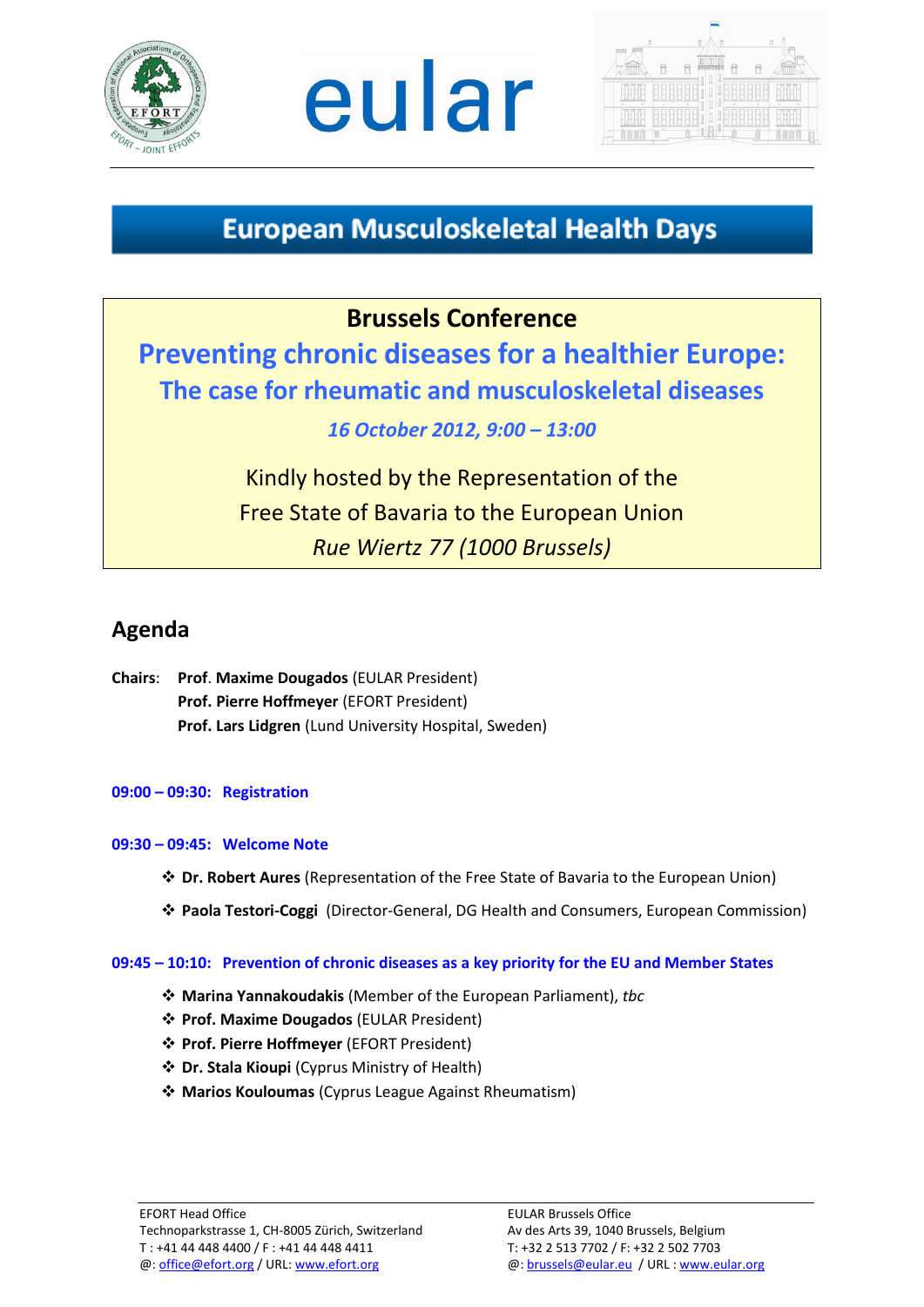

# eular



### **10:10 – 11:00: Strengthening the prevention of chronic diseases in Europe: RMDs as a major example**

- *RMDs as the major burden of disability – the importance of preventive measures;*  **Prof. Alan Silman** (Director, Arthritis Research UK)
- *The European Commission strategy on prevention of chronic diseases* **Dr. Albrecht Werner** (Policy Officer, Health Determinants Unit, DG Health and Consumers, European Commission)
- *The European Parliament perspective on prevention of chronic conditions* **Anja Weisgerber** (Member of the European Parliament)
- *EU and Member States policies on prevention of chronic diseases. The patients perspective*

**Nicola Bedlington** (Director European Patients' Forum - EPF)

*Q&A*

### **11:00 – 11:15: Coffee Break**

### **11:15 – 11:50: Beyond common lifestyle factors: What is needed for a holistic approach?**

- *Strengthening secondary prevention: reducing disability among people with RMDs or other chronic conditions* **Prof. Alison Hammond** (University of Salford, United Kingdom)
- *Keeping people mobile: secondary prevention from birth until advanced age*  **Prof. Dr. med. Klaus-Peter Günther** (University Hospital Carl Gustav Carus Dresden, Germany)
- *Preventing chronic diseases in the workplace* **Brenda O'Brien** (European Agency for Safety and Health at Work, EU-OSHA)
- **☆ O&A**